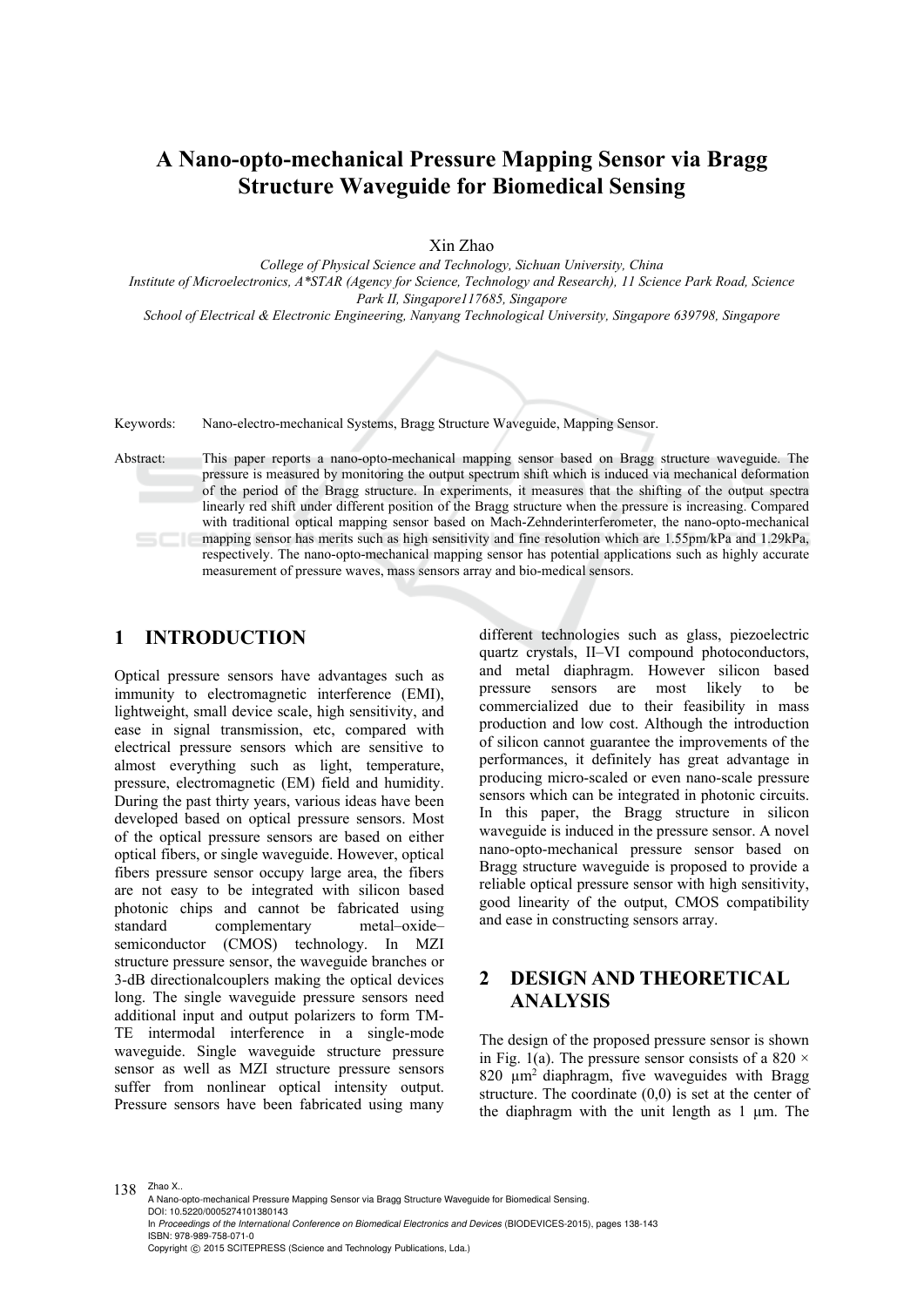l

centers of the Bragg structures are located at (0, 0), (45, 45), (-45, -45), (84, -84), (-84, 84), respectively. The period of the Bragg structure *a* is 0.6 µm. The diameter of the hole *d* is 0.3 µm as shown in Fig.  $1(b)$ . The diaphragm consists of  $SiO<sub>2</sub>$  layer and Si layer with thickness of 2 µm and 18 µm, respectively as shown in Fig.1(c).

The pressure applied to the diaphragm causes the shear stress displacement. The shear stress displacement results in the change of the period of the Bragg structure  $\Delta a$  as shown in the Fig 1(b). The Δ*a* influences the effective refractive index of the Bragg structure  $\Delta n_{\text{eff}}$ . Both the  $\Delta a$  and the  $\Delta n_{\text{eff}}$ results in the resonant wavelength shift of the Bragg structure Δ*λ*. The Δ*λ* could be read out from the output spectrum of the waveguide. The pressure applied to the diaphragm is detected by the Δ*λ*.



Figure 1: (a) Schematic of the nano-opto-mechanical pressure sensor, (b) Bragg structure, and (c) cross-section of the pressure sensor.

#### **2.1 Mechanical Design**

The deformation of the diaphragm in x, y and z direction is necessary to calculate the period change

of the Bragg structure Δa due to the applied pressure on the diaphragm. The deflection of diaphragm along z- direction *w*, the displacement along xdirection u, and displacement along y- direction *v* are the solution of the differential equation of diaphragm are expressed as,

$$
\nabla^4 w - \gamma^2 \nabla^2 w = \frac{P}{D_{eq}} \tag{1a}
$$

$$
\gamma^2 = \frac{12}{h^2} \left[ \frac{\partial u}{\partial x} + \frac{\partial v}{\partial x} + \frac{1}{2} \left( \frac{\partial w}{\partial x} \right)^2 + \frac{1}{2} \left( \frac{\partial w}{\partial y} \right)^2 \right] \quad (1b)
$$

$$
D_{eq} = \sum_{i=1}^{n} \frac{E_i h_i^3}{12(1 - v_i^2)}
$$
 (1c)

where  $\gamma$  is the constant of integration, P is the uniform pressure,  $D_{eq}$  is the bending rigidity of the equivalent single-layer, *n* is the number of the layer,  $E_i$  is the Young's modulus of the *i* layer material, *i* equate 1 or 2 in our design for  $SiO<sub>2</sub>$  layer or Si layer,  $h_i$  is the thickness of i layer,  $v_i$  is Poisson's ratio of i layer, h is the thickness of the whole diaphragm.

Finite Element Method is used to calculate the membrane deformation. Fig 2(a) shows the deflection of diaphragm *w* along z-direction, when the P is 60 kPa. Fig2(b) illustrates the displacement along x direction  $u$ . The P is 12 kPa, 42 kPa, and 60 kPa, respectively. The diaphragm position is along the diagonal of the diaphragm plane. Fig.  $2(c)$  shows the relation between the change rate of *u* and the position of the diaphragm along diagonal of the diaphragm. The change rate of *u* reaches the maximum  $58.9 \times 10^{-6}$  when the position of the diaphragm is  $(0,0)$ . The P is 12 kPa, 42 kPa, and 60 kPa, respectively. The thickness of the waveguide is  $0.22 \mu m$ , which is much less than 20  $\mu$ m. Therefore, the shear stress of the diaphragm could influence both the top and bottom edges of the air holes in the Bragg structure. In this condition, the value of Δ*u* between edges of the two adjacent air holes equal to Δ*a* along x direction.

The relation between the Δ*a* and P is shown in the Fig 2(d). The  $\Delta a$  is proportional linearly to the change of pressure *ΔP* for different position of the Bragg structure.

$$
\Delta a = C_1 P \tag{2}
$$

where  $C_1$  are 0.592 pm/kPa, 0.539 pm/kPa and 0.412 pm/kPa, respectively, when the centre position of the Bragg structure are  $(0, 0)$ ,  $(45, 45)$ , and  $(-84, 84)$  as shown in Fig. 2 (d).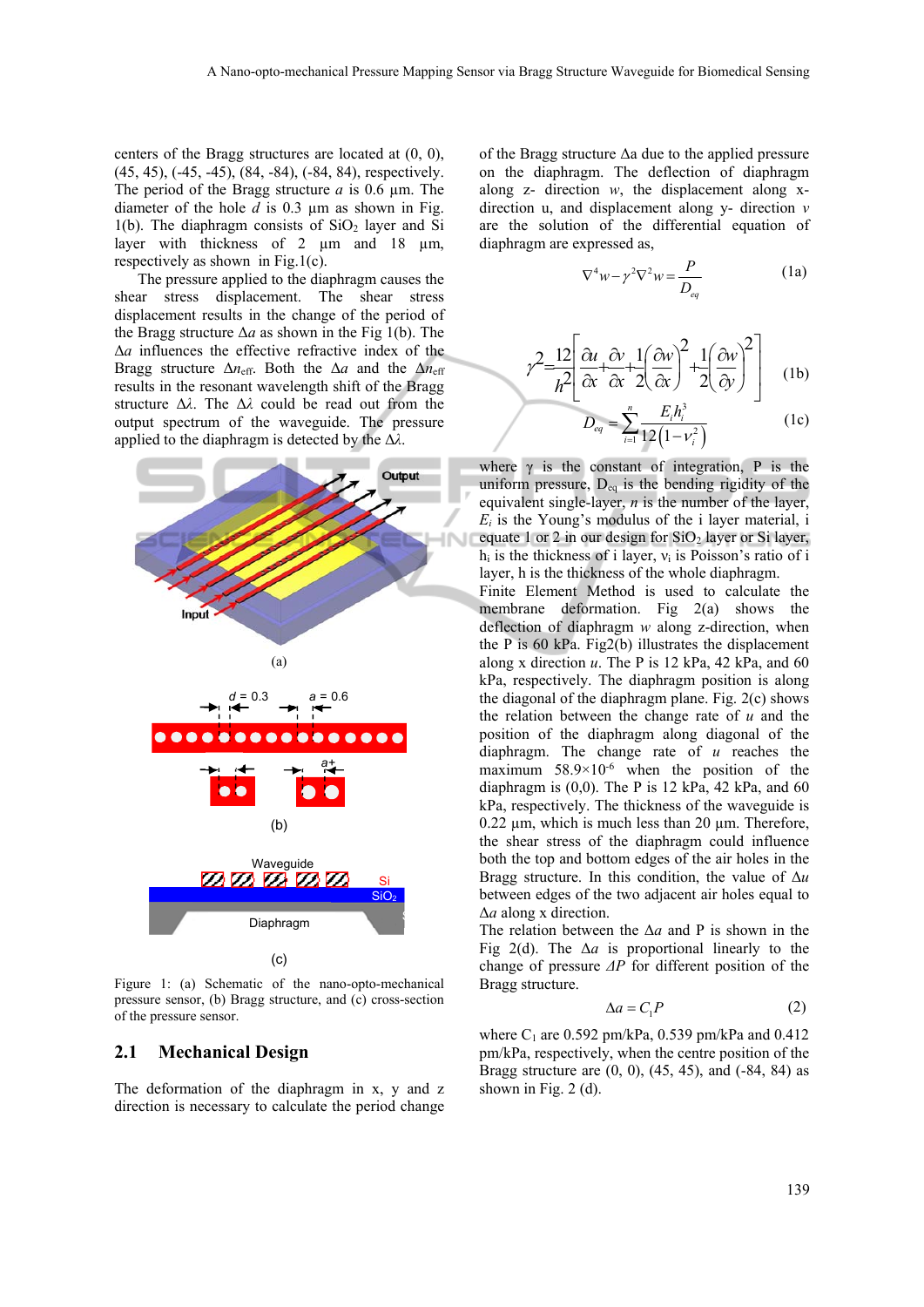

Figure 2: (a) The deflection along z-direction, and (b) the displacement along x-direction of the diaphragm when the applied pressure is 60 kPa. The different y value are 0  $\mu$ m, 45 µm, and 84 µm, respectively. (c) The change rate of displacement along x-direction (d) The period change of Bragg structure  $\Delta a$ , when the centre position of the Bragg structures are  $(0, 0)$ ,  $(45, 45)$ , and  $(-84, 84)$ . The applied pressure is from 0 to 60kPa.

#### **2.2 Optical Design**

The pressure applied on the diaphragm can be read out by the wavelength shift. The resonant wavelength  $\lambda$  can be inferred from the following equation based on the coupling condition of the Bragg waveguide,

$$
2n_{\text{eff}}a = m\lambda \tag{3}
$$

where m is the mode number. Calculated by the Finite-difference-time-domain (FDTD) method,  $n_{\text{eff}}$ is 2.6553, when a is  $0.6 \mu m$ , and pressure is zero. The resonant wavelength shift  $\Delta\lambda$  as a function of Δneff and *Δa* can be written as

$$
\Delta \lambda = \frac{2(n_{\text{eff}} + \Delta n_{\text{eff}})(a + \Delta a)}{m} - \frac{2n_{\text{eff}}a}{m} \tag{4}
$$

The Δ*a* causes the change of the horizontal hole radius ratio to the lattice period *r*/*a* which results in the change of the Bragg structure Δ*n*eff. Calculated by Finite Element Method, The relation between the Δ*n*eff and Δ*a* can be written as:

$$
\Delta n_{\text{eff}} = C_2 \Delta a \tag{5}
$$

where C<sub>2</sub> are  $-0.071 \times 10^{-6}$  /pm,  $-0.064 \times 10^{-6}$  /pm and -0.060  $\times$  10<sup>-6</sup> /pm, respectively, when the centre position of the Bragg structure are (0, 0), (45, 45), and (-84, 84) as shown in Fig. 3. The relation between the  $\Delta n_{\text{eff}}$  and  $\Delta a$  is linear.



Figure 3: Change of effective refractive index Δneff due to the change of period Δa.

The Eq. (4) can be expressed as:

$$
\Delta \lambda = \frac{2(n_{\text{eff}}\Delta a + \Delta n_{\text{eff}}a + \Delta n_{\text{eff}}\Delta a)}{m}
$$
\n
$$
\approx \frac{2(n_{\text{eff}}\Delta a + \Delta n_{\text{eff}}a)}{m}
$$
\n(6)

 $\Delta n_{\text{eff}}\Delta a$  is  $9.2 \times 10^{-17}$  which can be ignored. The relationship between Δ*λ* and P is obtained by substituting Eq. (2) and Eq. (5) into Eq. (6).

$$
\Delta \lambda = \frac{2\left[n_{\text{eff}}C_1 + C_1C_2a\right]P}{m} = C_3P\tag{7}
$$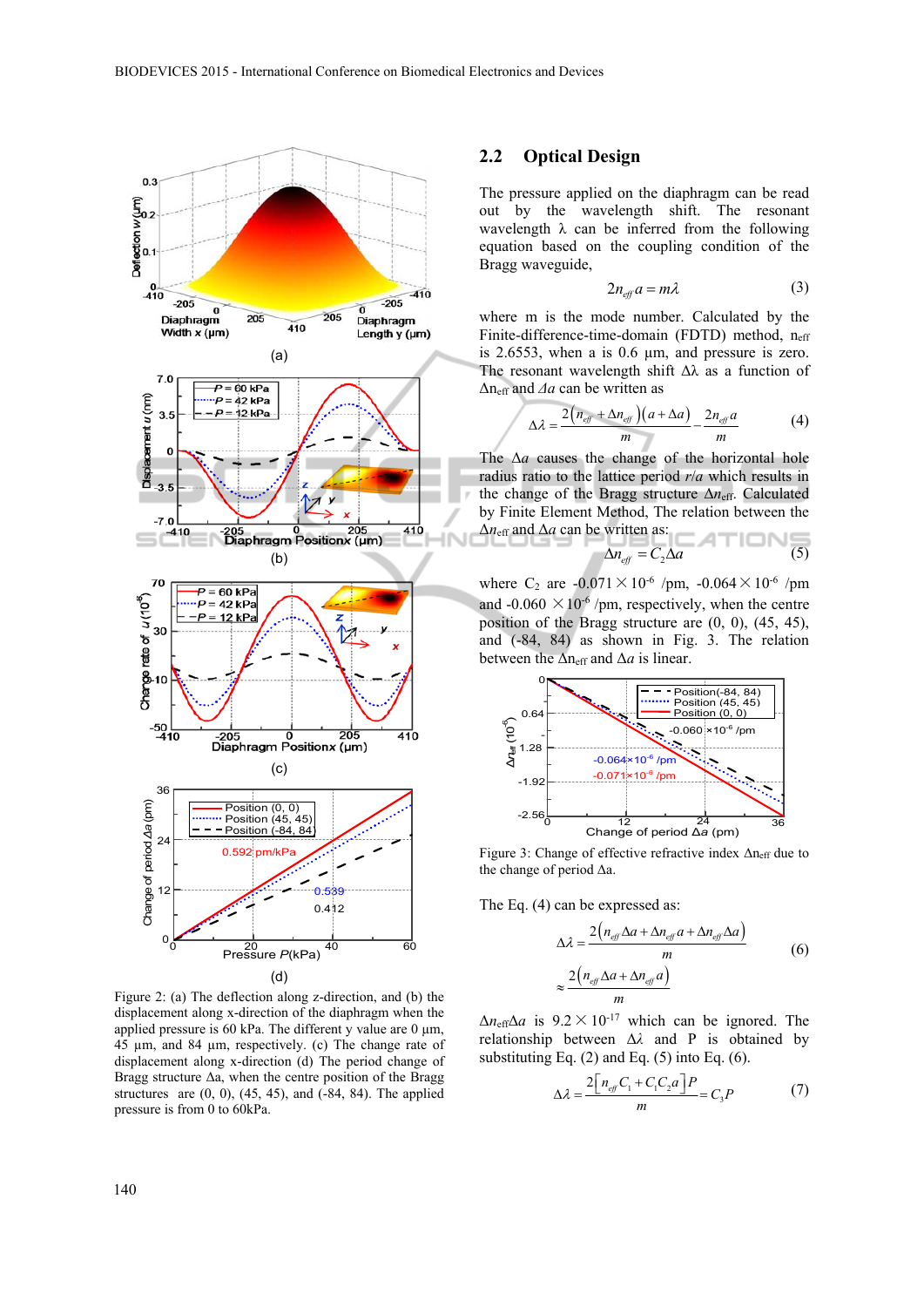where  $C_3 = \Delta \lambda / P$  is the sensitivity of the nano-optomechanical pressure sensor, m is 2. Here, transverse electric (TE) and transverse magnetic (TM) mode is defined as the propagating mode with the electrical field parallel and perpendicular to the diaphragm plane, respectively. Only TE mode polarization exists in the ring resonator and the bus waveguide since the thickness of the waveguide is designed to be smaller than the cutoff width of TM mode. Therefore,  $n_{\text{eff}}$  refers to the effective index of TE mode only. The variation of  $n_{\text{eff}}$  caused by the photoelastic effect is approximately 10-7 which has trivial effect, compared with the change of the period, on Δ*λ*.

## **3 EXPERIMENTAL RESULTS AND DISCUSSIONS**

The SEM images of the fabricated nano-optomechanical pressure sensor are shown in Fig. 4. All structures are fabricated on a standard silicon-oninsulator (SOI) wafer with a silicon structure layer of 220 nm. The thickness of silicon dioxide  $(SiO<sub>2</sub>)$ layer and back side substrate is 2  $\mu$ m and 720  $\mu$ m, respectively. The waveguide and the Bragg structure are patterned by deep UV lithography, followed by Reactive Ion Etching to transfer the photo resist pattern into the silicon structure layer. Potassium hydroxide (KOH) wet etching is used to form the backside open of diaphragm with thickness of 20  $\mu$ m. For comparison, five different parameters are used for the fabrication of the nano-opto-mechanical pressure sensors which are the center position of the Bragg structure: (0, 0), (45, 45), (-45, -45), (-84, 84), and (84, -84).



(a)

Figure 4: SEM images of (a) pressure sensor, and (b) zoom view of the Bragg structure.



Figure 4: SEM images of (a) pressure sensor, and (b) zoom view of the Bragg structure (cont.).

Fig. 4(a) shows the overview of the pressure sensor with a footprint of 1.8 mm  $\times$  1.8 mm which is the same size as the etching window of backside open. Fig. 4(b) shows the zoom view of the the Bragg structure of the waveguide. The cross-section of the Bragg structure is 800 nm  $\times$  220 nm. The period of the Bragg structure is 0.6 µm. The diameter of the air hole is 0.3 µm. These nano-scaled structures are used to keep the single-mode propagation of the light.

The nano-opto-mechanical pressure sensor is tested by using the fiber-to-chip alignment system PS-1000 from SURUGA SEIKI CO.,LTD. The incident broadband source is Amplified Spontaneous Emission which has 8-mW output power over the spectrum ranging from 1570 nm to 1608 nm. The light is input from one end of the bus waveguide and monitored from the other end using an optical spectrum analyzer AP2052A from Apex Technologies.

The output spectra of the nano-opto-mechanical pressure sensor at different pressures applied to the diaphragm is shown in Fig. 5(a). Here, the diaphragm thickness is 20 µm. The measured propagation loss of the waveguide is approximately 1.9 dB/cm. The resonance dip wavelength red shifts from 1593.194 nm to 1593.287 nm when the pressure on the diaphragm is increasing from 0 kPa to 60 kPa. The quality factor of the resonance peak is around  $8.92 \times 10^3$  which is slightly broadened because of the deformation of the ring resonator and the bus waveguide induced by the pressure applied to the diaphragm. Fig. 5(b) shows the wavelength shift Δ*λ* versus pressure *P* measured from three different samples. The symbols and the lines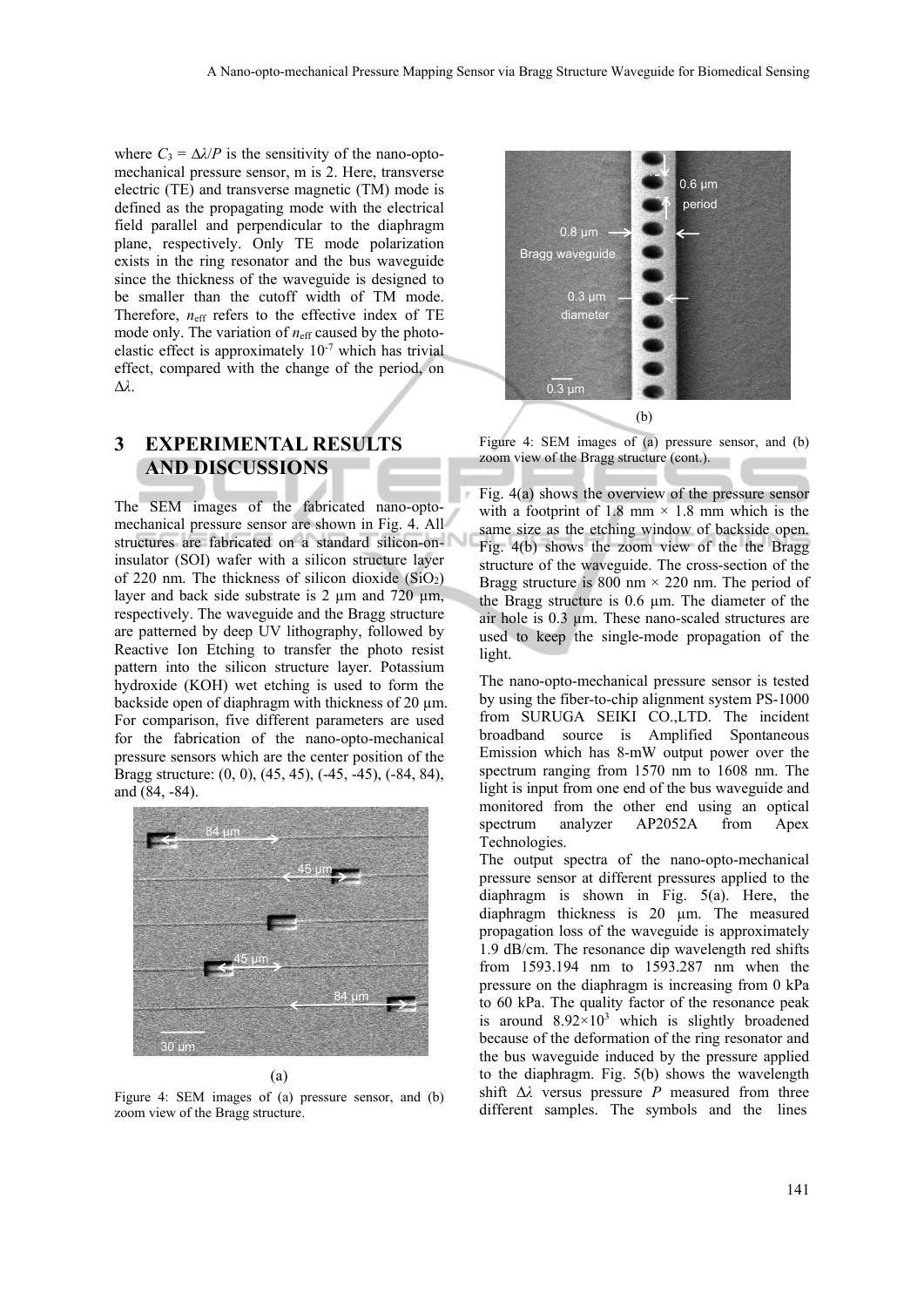

Figure 5: Transmission spectra at various applied pressures on the diaphragm. The centre position of the Bragg structures are (0, 0), and (b) wavelength shift versus the pressure when the centre position of the Bragg structure are (0, 0), (45, 45), and (-84, 84).

represent the measured and simulated results, respectively. The solid, dotted and dashed line show the  $\Delta\lambda$  as the function of *P* when the center position of the Bragg structure is  $(0, 0)$ ,  $(45, 45)$ , and  $(-84, 10)$ 84), respectively which shows a good linearity between the output of the pressure sensor and the measured pressure. The slopes of the lines  $C_3 = \Delta \lambda / P$ is equal to the sensitivity of the nano-optomechanical pressure sensor.  $C_3$  is  $1.55 \times 10^{-3}$  nm/kPa, when the center position of the Bragg structure is (0, 0) which is at least 1.42 times larger than that of the (-84, 84). The resolution of the nano-optomechanical pressure sensor is limited by the resolution of the optical spectrum analyzer used in the experiment. The optical spectrum analyzer allows for a spectral resolution of approximately 2 pm. Consequently, the pressure resolution is 1.29 kPa which can be obtained by the Eq. (7).

#### **4 CONCLUSIONS**

In summary, a highly sensitive nano-optomechanical pressure mapping sensor based on Bragg structure is designed, fabricated and characterized for pressures ranging from 0 kPa to 60 kPa. The sensitivity as high as 1.55 pm/kPa has been experimentally achieved which is in good agreement with numerical prediction. The pressure sensor structure make it possible to detect the shear stress displacement distribution in highly accurate measurement with low-cost advantages. The characteristics indicate potential for various applications such as mass sensor, bio-medical sensors and optical integrated circuits etc.

# **REFERENCES**

- D. Donlagic and E. Cibula, 2005.All-fiber high-sensitivity pressure sensor with SiO2 diaphragm. *Opt. Lett.*
- G. T. Kanellos, G. Papaioannou, D.Tsiokos, C. Mitrogiannis, G. Nianios and N. Pleros, 2010.Two dimensional polymer-embedded quasi-distributed FBG pressure sensor for biomedical applications. *Opti. Express.*
- Y. C. Chao, W. J. Lai, C.Y. Chen, H. F. Meng, and H W Zan, 2009."Low voltage active pressure sensor based on polymer space-change-limited transisitor. *Appl. Phys. Lett.*
- M. Esashi, H. Komatsu, and T. Matsuo, 1983.Biomedical pressure sensor using buried piezoresistors. *Sens. Actuators A.*
- C. S. Sander, J. W. Knutt and J. D. Meindl, 1980.A monolithic capacitive pressure sensor with pulseperiod output.*IEEE Trans. Electron Devices.*
- D. D. Bruyker, and R. Puers, 2000.Thermostatic control for temperature compensation of a silicon pressure sensor.*Sens. Actuators A.*
- M. C. Oh, J. W. Kim, K. J. Kim, and S. S. Lee, 2009.Optical pressure sensors based on vertical directional coupling with flexible polymer waveguides. *IEEE Photonics Technol. Lett.*
- M. Shimada, Y. Kinefuchi, and K. Takahashi, 2008.Sleeve-type ultra miniature optical fiber pressure sensor fabricated by DRIE. *IEEE Sensors J.*
- Y. Zhu and A. Wang, 2005.Miniature fiber-optic pressure sensor, *IEEE Photon. Technol. Lett.*
- B.J. Luff, J.S.Wilkinson, J. Piehler, U. Hollenbach, J. Ingenhoff, N. Fabricius, 1998.Integrated optical Mach–Zehnder biosensor. *J. Light. Technol.*
- M. Ohkawa, M. Izutsu, and T. Sueta. 1989.Integrated optic pressure sensor on silicon substrate, Appl. Opt.
- N. Pelletier, B. Bêche, N. Tahani, J. Zyss, L. Camberlein, and E.Gaviot, 2007.SU-8 waveguiding interferometric micro-sensor for gage pressure measurement. *Sens. Actuators A.*